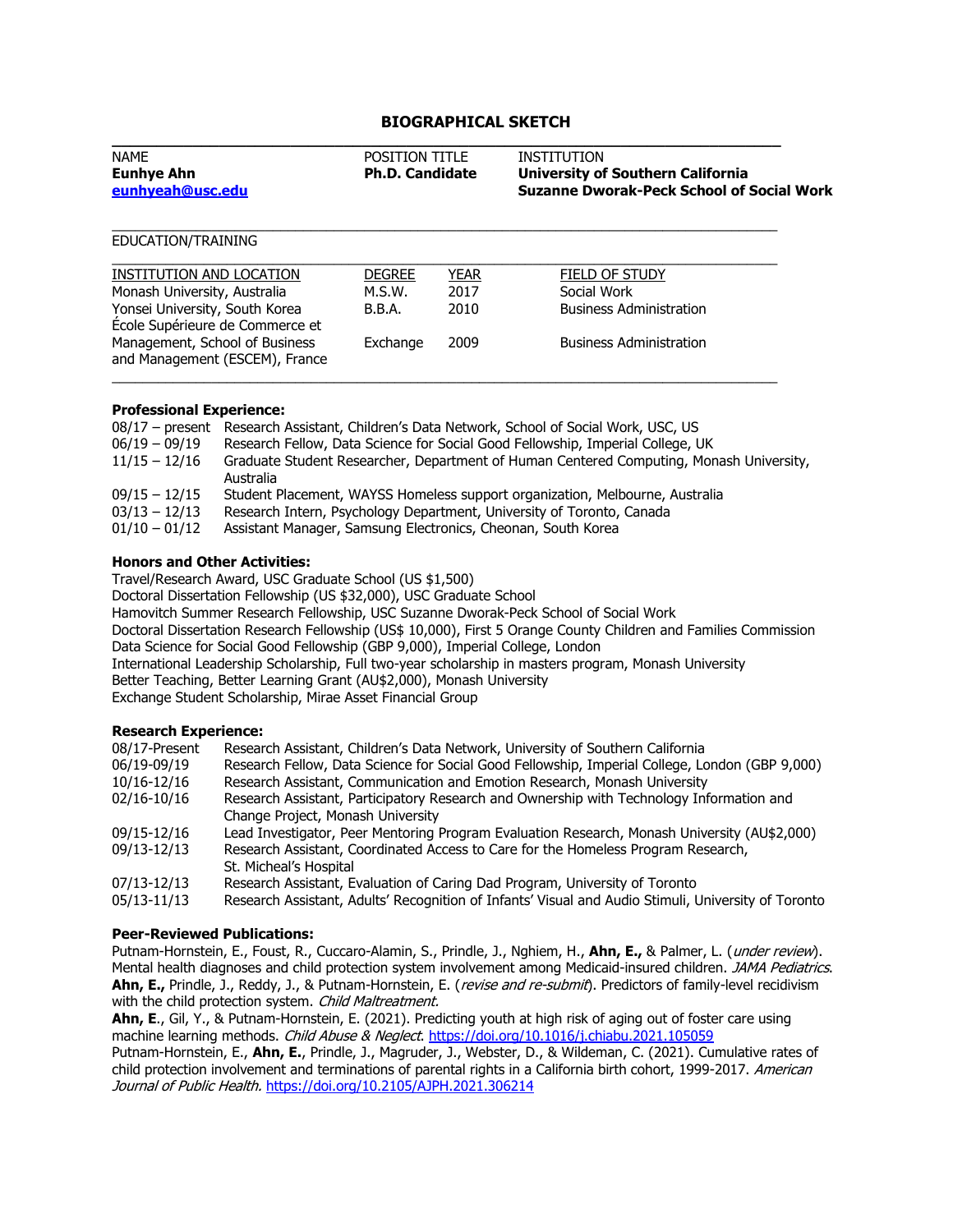Palmer, L., **Ahn, E**., Traube, D., Prindle, J., & Putnam-Hornstein, E. (2020). Correlates of entry into congregate care among a cohort of California foster youth. Child and Youth Services Review.

https://doi.org/10.1016/j.childyouth.2020.104772

Eastman, A. L., Palmer, L., & **Ahn, E** (2019). Pregnant and parenting youth in care and their children: A literature review. Child and Adolescent Social Work Journal, DOI: 10.1007/s10560-019-00598-8.

**Ahn, E**. (2017). Relational Barriers and Benefits of Peer Mentoring Programs: Focusing on International Social Work Students in Australia. Advances in Social Work and Welfare Education, 19, 61-75.

### **In Preparation**

**Ahn, E**., Waters-Roman, D., & McCroskey, J. Using data science to support child welfare professionals with decisionmaking considering fairness.

**Ahn, E.**, Reddy, J., & Putnam-Hornstein, E. A longitudinal analysis of maternal involvement with the child protection system across children.

**Ahn, E.**, Prindle, J., & Putnam-Hornstein, E. The child protection system involvement patterns among children born to mothers who have a prior termination of parental rights.

Prado, D., **Ahn, E**., Vaithianathan, R., & Putnam-Hornstein, E. A universal predictive risk model for documenting children at heightened risk of abuse and neglect based on the US birth record.

### **Other Publications:**

Putnam-Hornstein, E., **Ahn, E.**, & Prindle, J. (2021). Contact with the child protection system is pervasive, but are recent estimates correct?: Commentary on Edwards et al. (2021). Proceedings of the National Academy of Science. Putnam-Hornstein, E., **Ahn, E.**, Prindle, J., Magruder, J., Webster, D., & Wildeman, C. (2021). Response to letter to the editor submitted by Schmidt et al. American Journal of Public Health.

**Ahn, E.**, Foust, R., & Putnam-Hornstein, E. (2020). Charting the Path for Babies in the City and County of San Francisco

**Ahn, E.**, Foust, R., Putnam-Hornstein, E., & McCroskey, J. (2020). Charting the Path for Babies in Los Angeles County

**Ahn, E.**, Foust, R., & Putnam-Hornstein, E. (2020). Charting the Path for Babies in Orange County

## **Peer-Reviewed Presentations:**

**Ahn, E.**, Prindle, J., & Putnam-Hornstein, E. (August, 2020). A family-level analysis on dynamics of risk factors and child protective service re-referrals. Presented at the Data Days: Online

Putnam-Hornstein E., **Ahn E**, & Prindle J. (2020, January). A birth cohort study of termination of parental rights due to child abuse and neglect. Paper presented at the 24<sup>th</sup> Annual Conference of the Society for Social Work and Research (SSWR): Washington, DC.

**Ahn E.**, Prindle J., & Putnam-Hornstein E. (2019, January). A family-level analysis on dynamics of risk factors and child protective service re-referrals. Paper presented at the 23<sup>rd</sup> Annual Conference of the Society for Social Work and Research (SSWR): San Francisco, CA.

### **Community Presentations:**

Ahn, E. (Aug, 2021). Fairness in Machine Learning Applied to Child Welfare. Presented at the PhD Student Research Symposium: Online

**Ahn, E.**, Gil, Y., & Putnam-Hornstein, E. (Apr, 2021). Modeling the Risk of Aging Out Among Youth in Foster Care using Machine Learning. Presented at the USC Center for Artificial Intelligence for Society Equity & AI Symposium: Online.

**Ahn, E.**, Gil, Y., & Putnam-Hornstein, E. (June, 2020). Modeling the Risk of Aging Out Among Youth in Foster Care using Machine Learning. Presented at the CDN Brown Bag: Online.

**Ahn, E.** & Putnam-Hornstein, E. (November, 2019). Modeling the Risk of Aging Out Among Youth in Foster Care using Machine Learning. Presented at the USC Center for knowledge-Powered Interdisciplinary Data Science: Los Angeles, CA

**Ahn, E.\***, Sands, H.\*, Shewmake, C.\*, Sotoodeh, M.\*, Eckhoff, M.\*, Short, S.\*, Spratlin, K.\*, & Shah, V.\* (August, 2019). Helping Emergency Medical Services to identify High Utilizers for Proactive Care Services. Presented at the Data Science for Social Good: London, UK. (\*Equally contributed)

**Ahn, E.**, Prindle, J., & Putnam-Hornstein, E. (February, 2019). A family-level analysis on dynamics of risk factors and child protective service re-referrals. Paper presented at the CDN Brown Bag: Los Angeles, CA

**Ahn, E.**, Prerna, G., Liliana, V. H., & Obana, M. (September, 2016). Evaluation Research on the Peer Mentoring Program. Department of social work, Monash University: Melbourne, VIC.

**Ahn, E.** (April, 2016). Presentation on Student Bursaries: The Peer Mentoring Program. Office of the Vice-Provost Learning and Teaching: Melbourne, VIC.